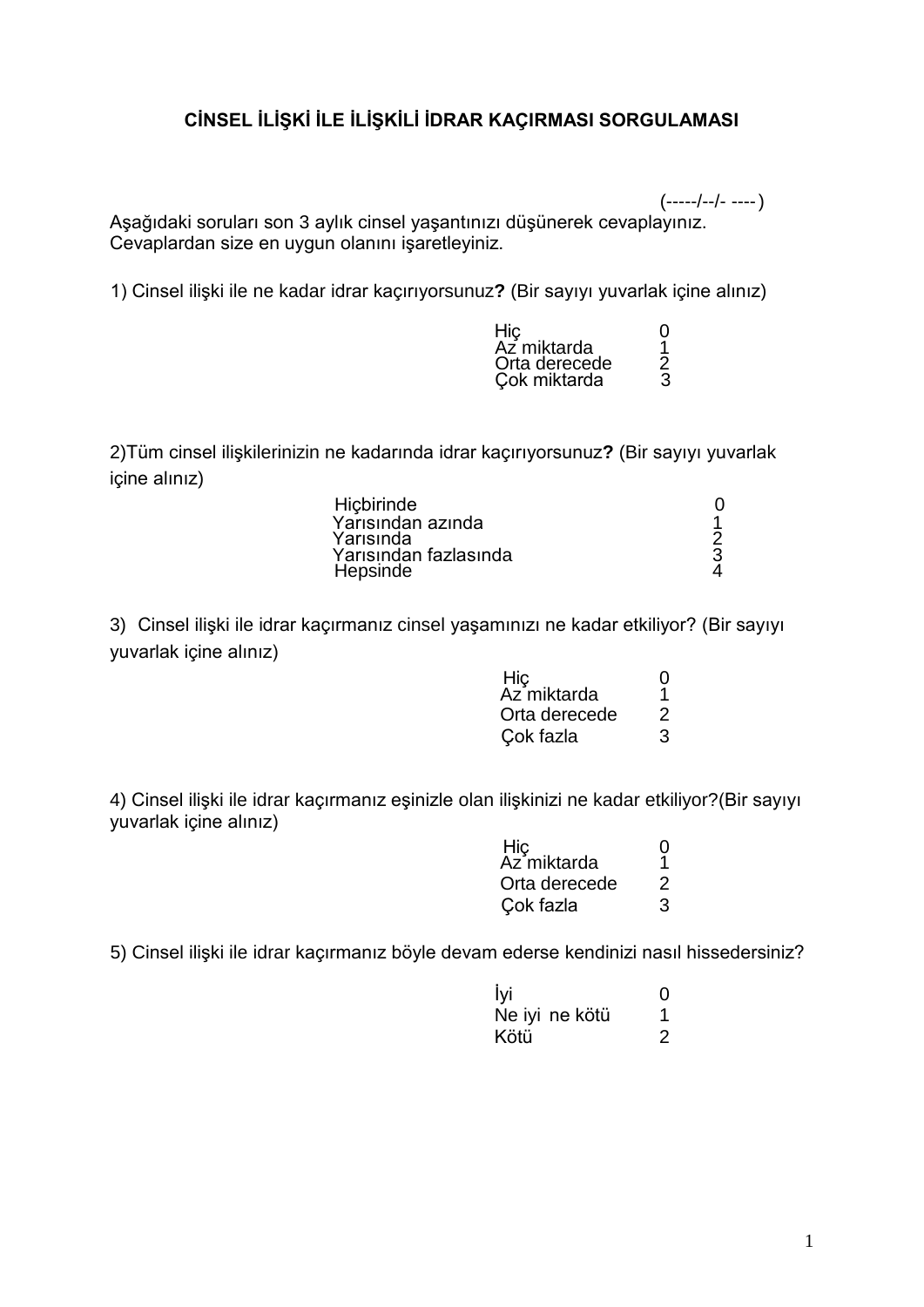6) Cinsel ilişki ile idrar kaçırmanızdan dolayı utanma, çekinme, korku, iğrenme ya da suçluluk vb. gibi herhangi bir olumsuz duygu yaşıyor musunuz? (Bir sayıyı yuvarlak içine alınız)

| Hiçbir şekilde<br>Az miktarda |   |
|-------------------------------|---|
| Orta derecede                 | ◠ |
| Cok fazla                     | 3 |

7) Cinsel ilişki ile idrar kaçırmanız ile ilgili olarak aşağıdakilerden sizin durumunuza uygun olanların hepsini işaretleyiniz?

| a.Cinsel ilişki esnasında idrar kaçırmıyorum                                   | Hayir 0 Evet 1 |  |
|--------------------------------------------------------------------------------|----------------|--|
| b.Eşim haznemdeyken idrar kaçırıyorum                                          | Hayır 0 Evet 1 |  |
| c. Cinsel ilişki esnasında orgazm olurken (tatmin olurken) idrar               |                |  |
| kaçırıyorum                                                                    | Hayir 0 Evet 1 |  |
| d.Kendi kendime tatmin olurken (mastürbasyon) idrar kaçırıyorum Hayır 0 Evet 1 |                |  |
| e. Ön sevişme esnasında idrar kaçırıyorum                                      | Hayir 0 Evet 1 |  |

8) Cinsel ilişki esnasındaki idrar kaçırmanız cinsel ilişki pozisyonu ile ilişkili midir?

| a.Cinsel ilişki esnasında idrar kaçırmıyorum                | Hayir 0 Evet 1 |  |
|-------------------------------------------------------------|----------------|--|
| b. Cinsel ilişkide tüm pozisyonlarda idrar kaçırıyorum      | Hayir 0 Evet 1 |  |
| c.Cinsel ilişkide eşim üstteyken idrar kaçırıyorum          | Hayir 0 Evet 1 |  |
| d.Cinsel ilişkide ben üstteyken idrar kaçırıyorum           | Hayir 0 Evet 1 |  |
| e.Cinsel ilişkide eşim sırt tarafımdayken idrar kaçırıyorum | Hayir 0 Evet 1 |  |
| f.Cinsel ilişkide diğer pozisyonlarda idrar kaçırıyorum     | Hayir 0 Evet 1 |  |
|                                                             |                |  |

9) Cinsel ilişki esnasında idrar kaçırmamak için bir önlem alıyor musunuz?

| a.Cinsel ilişki esnasında idrar kaçırmıyorum       | Hayir 0 Evet 1 |  |
|----------------------------------------------------|----------------|--|
| b.Cinsel ilişki esnasında idrar kaçırıyorum ama    |                |  |
| bir önlem almıyorum                                | Hayir 0 Evet 1 |  |
| c.Cinsel ilişkinin hemen öncesinde idrar yapıyorum | Hayir 0 Evet 1 |  |
| d.Cinsel ilişki esnasında kendimi sıkıyorum        | Hayir 0 Evet 1 |  |
| e.Cinsel ilişkiden kaçınıyorum                     | Hayir 0 Evet 1 |  |
|                                                    |                |  |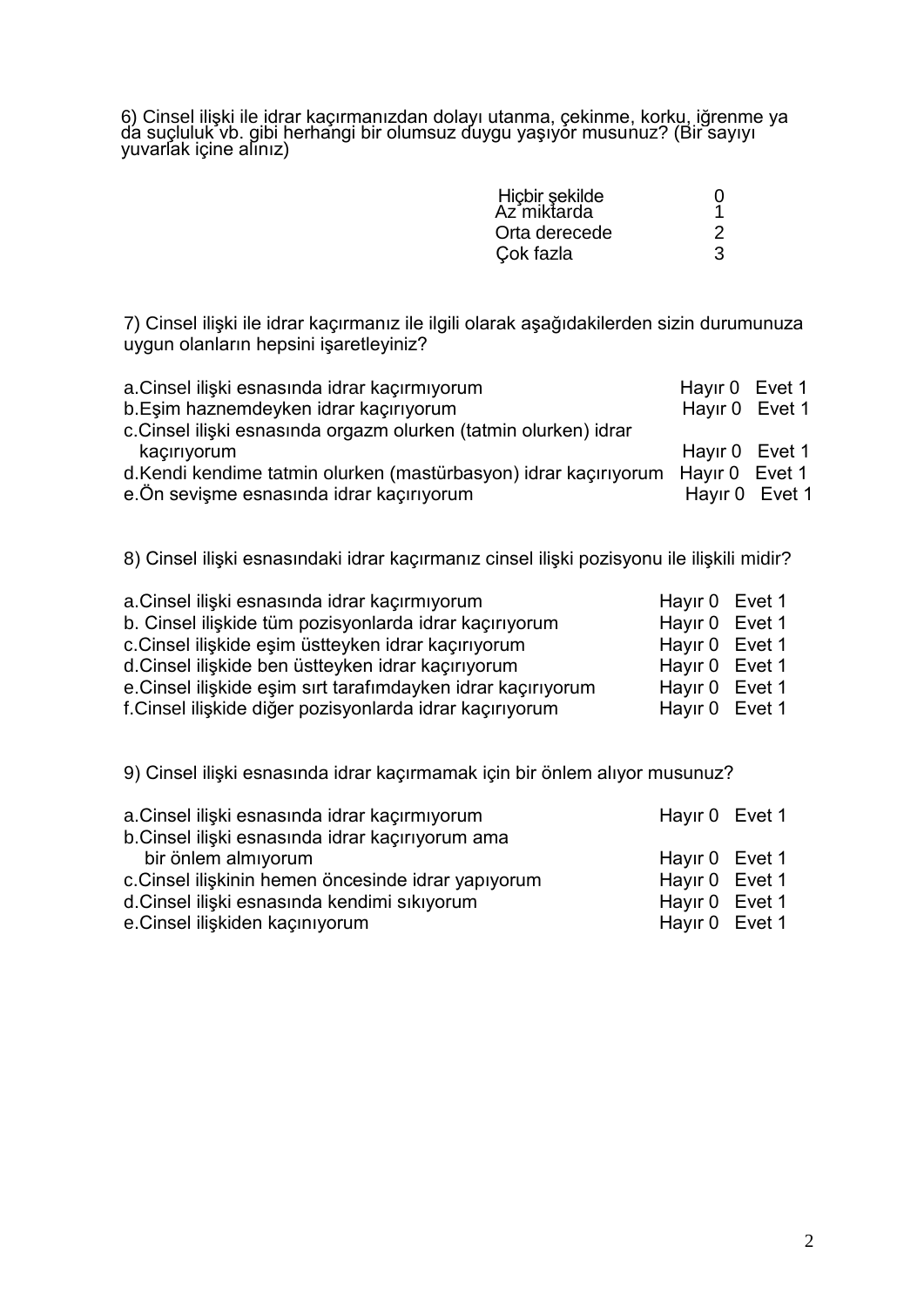### ORIGINAL ARTICLE



# Development and validity of a questionnaire for coital urinary incontinence: clinical and urodynamic analysis

Fatih Tarhan<sup>1</sup>  $\bullet$  · Pinar Ay<sup>2</sup>

Received: 7 August 2018 / Accepted: 28 December 2018  $\odot$  The International Urogynecological Association 2019

#### Abstract

Introduction and hypothesis To develop and validate a questionnaire (coital incontinence questionnaire-CIQ) for CI and perform clinical and urodynamic analysis of patients with CI.

Methods A total of 414 female patients with urinary incontinence undergoing urodynamics were included in this study. All patients were evaluated with a detailed history, questionnaires, physical examination, relevant laboratory tests and urodynamics. Content, construct and convergent validity of the questionnaire were evaluated. Patients were divided into groups: with CI (group 1) and without CI (group 2).

**Results** Overall test-retest reliability coefficients of CIQ were high  $(r = 0.968, p = 0.01)$ , and the internal consistency was excellent (Cronbach's alpha, 0.964). The test-retest scores did not show a statistically significant difference ( $p = 0.158$ ). Approximately 34% of these women had CI. Body mass index (BMI), parity, daily incontinence episodes, daily pad counts and 1-h pad test results were higher in group 1 than group 2 ( $p < 0.05$ ). Multivariate analysis revealed that a daily incontinence episode, BMI, maximum cystometric capacity and PdetQmax were statistically significant factors associated with CI. Urinary incontinence types were different between groups  $(p < 0.0001)$ . Incontinence with both penetration and orgasm was the most common form of CI (54.4%), and CI severity differed significantly among the forms of CI ( $p = 0.007$ ). CI negatively interferes with patients' sexual life, their relationship with their partner and quality of life in most patients.

Conclusions The CIQ is a reliable, valid and useful tool for assessment of all aspects of CI in women. CI seems to be related to the severity of urinary incontinence. Further studies are needed to clarify this subject.

Keywords Coital incontinence . Quality of life . Questionnaire . Sexuality . Urodynamics . Validation

## Introduction

The symptom of coital incontinence (CI) was defined as a complaint of involuntary urine leakage during the act of sexual intercourse [1]. Two forms of CI occurring with vaginal penetration or occurring with orgasm are accepted [1]. The population prevalence of CI was reported as 2% [2]. In the literature, the prevalence of CI in urinary incontinent women has been reported to

 $\boxtimes$  Fatih Tarhan [tarhanf@yahoo.com](mailto:tarhanf@yahoo.com) range between  $10.6\%$  and  $66.7\%$  [3-17]. However, CI is a common but underreported symptom [3, 16].

CI is reported to have a negative impact on female sexuality and quality of life (QoL) [5–8, 14]. Despite the high prevalence of this symptom and its important impact on female QoL, and on sexuality in particular, our knowledge about the pathophysiology, diagnosis and treatment of CI is still poor [3, 11, 18].

A few studies have been carried out analyzing the prevalence of urine leakage during sexual intercourse and measuring its impaction on sexual function using validated instruments [5, 7, 18]. However, no validated specific questionnaires to assess CI are currently in use.

The objective of this study was to develop and validate a new questionnaire (coital incontinence questionnaire-CIQ) to measure the severity of CI and to investigate the forms and effects of CI on sexual function and quality of life.

<sup>&</sup>lt;sup>1</sup> Clinics of Urology, University of Health Sciences Dr. Lütfi Kirdar Training and Research Hospital, Kartal, Istanbul, Turkey

<sup>2</sup> Department of Public Health, Marmara University School of Medicine, Istanbul, Turkey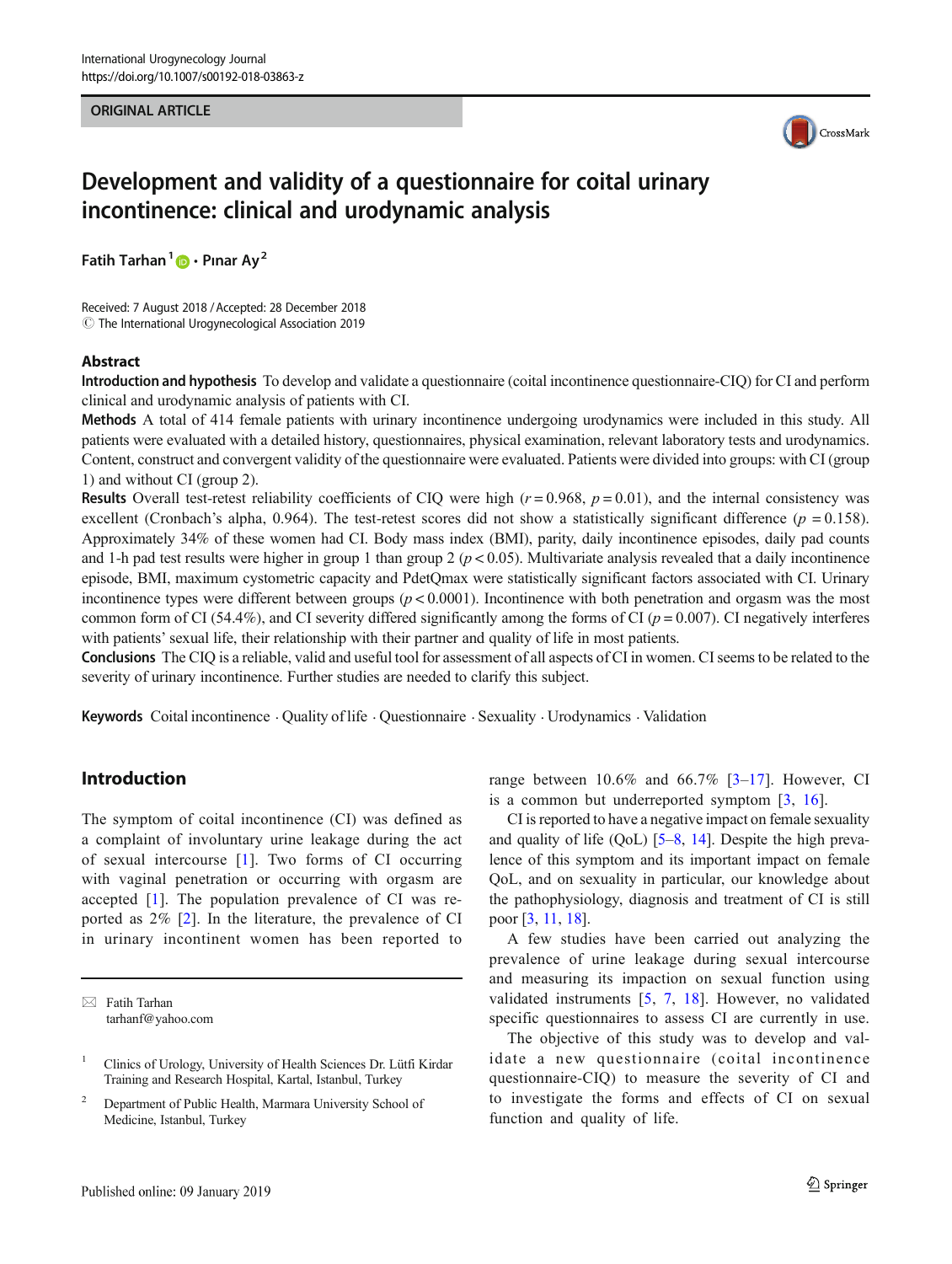## **Methods**

## Study design

A total of 792 consecutive female subjects with urinary incontinence who had been referred to our urodynamic unit and subsequently underwent urodynamics between May 2014 and May 2016 were assessed for participation in this study. Three hundred seventy-eight subjects were excluded because they did not meet the inclusion criteria ( $n = 281$ ) and refused to participate ( $n = 97$ ). A total of 414 sexually active heterosexual women were included in the study. The study was approved by the Institutional Review Board (24/09/2013–2), and written informed consent to participate in this study was obtained from each patient before enrollment.

The study inclusion criteria were age  $\geq 18$  years, married and sexually active women with urinary incontinence, and the ability to communicate, understand and comply with the study requirements. The exclusion criteria were no sexual activity, use of any medication for the treatment of lower urinary tract symptoms, bladder stone, bladder outflow obstruction, recent lower urinary tract instrumentation, neurogenic lower urinary tract dysfunction, presence of urinary tract infection, malignancy, pregnancy, inability to read the questionnaire, cognitive impairment or psychiatric morbidity, and failure to give consent. Patients who had had previous pelvic surgery, radiotherapy or cancer chemotherapy were also excluded. Additionally, patients who had incontinence complaints but were urodynamically normal and who could not micturate during the pressure flow study were excluded from the study.

## Development and validation of CIQ

Development of the questionnaire involved two stages: formation of the content and psychometric analysis. Several steps were used to develop the content of the questionnaire. In the first stage, a systematic literature review was conducted using the keywords coital incontinence, sexual incontinence, urinary incontinence and questionnaire. After that, the first and second authors formed the first draft of the questionnaire. The draft was distributed to five experts working in the fields of urology, gynecology and public health. Taking into consideration the feedback received from the experts, some questions were excluded or changed, some others were added, and the second draft was developed. Afterwards, questions were pilot tested in a group of patients with CI  $(n = 25)$ , and the draft was revised; questions that were not clear were either removed or changed. This patient group was also evaluated for urinary incontinence by history, physical examination and urodynamic investigation. Finally, a 13-item pool was generated and reduced to 9 questions as the final questionnaire (Appendix 1). Subsequently, the final 9-item questionnaire was validated using the data from a data set of 323 women with urinary incontinence based on urodynamic diagnosis. Several studies were undertaken to evaluate the psychometric properties of the questionnaire, including the content, construct and convergent validity. Additionally, to assess reproducibility, the scale was applied to 91 participants twice with a 2-week interval for test-retest reliability.

### Clinical and urodynamic analysis of patients

All patients  $(n = 414)$  were evaluated before urodynamic testing according to the protocol with a detailed history including demographic details (body mass index, smoking status, Charlson Comorbidity Index, parity), depression, sexual life, lower urinary tract symptoms and CI. All patients were also asked to fill out the International Consultation on Incontinence Questionnaire-Urinary Incontinence Short Form (ICIQ-UI SF) [19], Pelvic Organ Prolapse/Urinary Incontinence Sexual Questionnaire-Short Form (PISQ-12) [20], Incontinence Impact Questionnaire-Short Form (IIQ-7) [21], Urinary Distress Inventory-Short Form (UDI-6) [21], Overactive Bladder Screener (OAB -V8) [22], Female Sexual Function Inventory (FSFI) [23] and CIQ before the urodynamic investigation. Bladder diary (3 days), pad test (1 h), pelvic physical examination (POPQ, pelvic muscle activity-Oxford grading), Q-tip test, urinalysis, urine culture, postvoid residual urine volume (PVR) assessment and urodynamics were also performed for all patients. Pelvic organ prolapse (POP), described according to the POP quantification (POP-Q) system, was assessed in the lithotomy position while the patients were exerting a maximal Valsalva maneuver. All women were examined by the same trained urologist. Patients were divided into two groups based on the response to CIQ: women with CI (group 1) and women without CI (group 2).

For the urodynamic investigation, a Solar system (Medical Measurement System, Enschede, The Netherlands) was used. All women underwent free flow uroflowmetry, filling cystometry and pressure flow studies. The methods, definitions and units conform to the standards jointly recommended by the International Urogynecological Association and the International Continence Society, except where specifically noted [1]. Cystometry was performed using dual-lumen 7-F urethral and 7-F rectal catheters (air charged) with the woman in the sitting and standing positions. The bladder was filled with normal saline at body temperature starting at the physiological filling rate (20 ml/min). Provocative maneuvers were done with the woman standing, asking her to cough three times with maximal effort, to listen to running water. Abdominal leak point pressure (ALPP) was checked, with the patient in the sitting and standing positions, at bladder volumes beginning at 150 ml and increasing in increments of 100 ml to maximum capacity, unless leakage was already seen at lower volumes. During filling, detrusor overactivity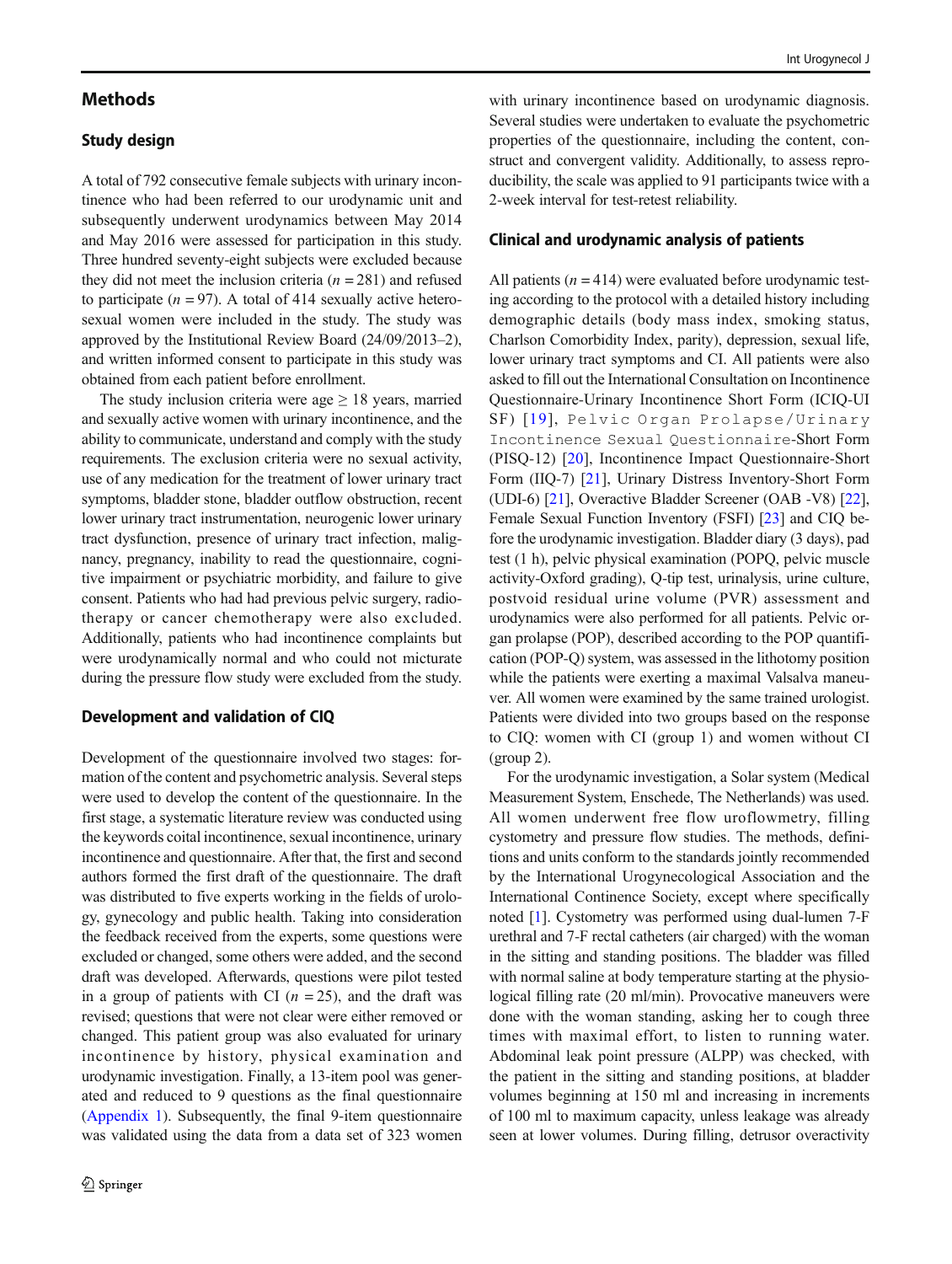was also noted. Finally, women were seated for a pressureflow study that was performed in private, and the postvoid residual volume (PVR) was measured. ALPP  $\leq 60$  cmH<sub>2</sub>O was accepted as intrinsic sphincter deficiency (ISD).

### Statistical analysis

Descriptive data were presented as percentages, mean  $\pm$  standard deviations. Normality testing (Kolmogorov-Smirnov) was performed to determine whether the data followed a Gaussian distribution or not.

Psychometric analyses of CIQ were carried out by the following procedures. The content validity was assessed by an expert panel. Reliability was evaluated by internal consistency and test-retest reliability. Internal consistency was evaluated with Cronbach's alpha. Test-retest reliability was evaluated with Spearman's correlation. Test-retest scores were also compared through the Wilcoxon signed-rank test. As there is no 'gold standard' for CI, convergent validity was assessed by correlating the scores of the PISQ-12 questionnaire by Spearman's test. Discriminant validity was evaluated by comparing the results of patients with CI (group 1) with those of patients without CI (group 2) using the Mann-Whitney U test.

Continuous variables in two independent groups were compared with the Mann-Whitney U test. The Kruskal-Wallis test was used to compare continuous variables of three or more independent groups. Categorical variables were compared by the chi-square test or Fisher's exact test. Spearman's correlation was used to assess the correlation of continuous variables. A multivariate logistic regression analysis was performed to identify factors potentially affecting the risk of CI.  $p$ < 0.05 was considered statistically significant.

## **Results**

## Development and validation of the CIQ

The CIQ is a self-reported questionnaire to assess the degree of the symptoms, forms of CI and effect of CI individually on the sexual function, marital relationship and quality of life. The instrument has nine questions. The questionnaire is composed of six scored items (questions 1–6) and three unscored items (question 7–9). The responses are graded on a 3–5 point Likert like scale for the first six questions. Higher scores indicate worsening of the symptoms and their impact. Items 7–9 include situations that are labeled as subitems related to coital incontinence forms, CI-related positions of sexual intercourse and preventive measures for CI, respectively. Responses to subitems are arranged as yes or no for the respondent. CI is classified based on the sum of the scores of questions 1 and 2 (minimum–maximum: 0–7) as 1–3: mild, 4–5: moderate and 6–7: severe. The CIQ is only reportable on a per-item basis.

Overall test-retest reliability coefficients were high  $(r =$ 0.968,  $p = 0.01$ ), and an excellent internal consistency was demonstrated, with a Cronbach's alpha of 0.964. The testretest scores did not show a statistically significant difference  $(p = 0.158)$ . Convergent validity was acceptable; the CIQ correlated with PISQ-12 ( $p = 0.01$ ,  $r = 0.596$ ), UDI-6 ( $p = 0.01$ ,  $r = 0.435$ ), ICQ-SF ( $p = 0.01$ ,  $r = 0.395$ ) and IIQ-7 ( $p = 0.01$ ,  $r = 0.360$ ). Good discriminant validity was also demonstrated by highly significant mean difference scores between group 1  $(4.00 \pm 1.62)$  and group 2 (all women received a zero score from the questionnaire) ( $p < 0.0001$ ).

#### Clinical and urodynamic analysis of patients

There were 414 women, with a median age of  $47.6 \pm$ 9.65 years (range 19 to 74). Of the subjects, 46.6% (193) had stress urinary incontinence (SUI), 32.9% (136) had detrusor overactivity (DO), and 20.5% (85) had mixed incontinence (MI). Of these women, 139 (33.6%) had CI (group 1), while 275 (66.4%) did not (group 2).

#### Clinical and urodynamic findings

Demographic and clinical details of patients are presented on Table 1. Body mass index (BMI), parity, daily incontinence episode, daily pad count and 1-h pad test results were found higher in patients with CI than in those without CI. Additionally, ICIQ-UI SF, OAB-V8, UDI-6 and IIQ-7 scores were higher in group 1 patients than group 2 patients. Urodynamic parameters except for compliance and PVR values were lower in group 1 than group 2 patients (Table 1).

History of menopause ( $p = 0.411$ ), antidepressant use ( $p =$ 0.490) and hysterectomy ( $p = 1.000$ ) rates were not different between patient groups. Moreover, CI rates were not different among age groups in patients with CI ( $p = 0.796$ ).

According to the pad test, urinary incontinence was severe (> 50 g) in 25.0%, moderate (11–50 g) in 44.8% and mild (1–10 g) in 30.2% of patients with CI. In the non-CI group, these rates were 13.0%, 31.9% and 55.1%, respectively ( $p < 0.0001$ ).

Symptomatic pelvic organ prolapse (POPQ stage > 2) rates were 56.0% and 48.8% in group 1 and 2, respectively  $(p =$ 0.246). In addition, mean anterior  $(1.40 \pm 0.80 \text{ vs. } 1.39 \pm 0.74)$ , posterior  $(0.78 \pm 1.18 \text{ vs. } 0.78 \pm 0.71)$  and apical  $(0.25 \pm 0.62 \text{ vs. } 0.78 \pm 1.18 \text{ vs. } 0.78 \pm 0.71)$  $0.18 \pm 0.60$ ) points of POPQ staging were also not different ( $p =$ 0.737,  $p = 0.287$  and  $p = 0.108$ , respectively).

PISQ-12 and FSFI scores were lower in group 1 than group 2 patients ( $p < 0.0001$ ,  $p = 0.009$ , respectively). Between the groups, mean desire  $(3.32 \pm 0.84 \text{ vs. } 3.53 \pm 0.70)$ , arousal  $(3.27 \pm 0.10 \text{ vs. } 3.49 \pm 0.96)$  and satisfaction  $(3.60 \pm 1.38 \text{ vs. } 3.49 \pm 0.96)$  $3.95 \pm 1.26$ ) domains of FSFI were statistically different (p = 0.009,  $p = 0.036$  and  $p = 0.013$ , respectively), and other domains were not. Additionally, subjects with CI were less likely to initiate sexual intercourse (23.4% vs. 37.3%,  $p = 0.029$ ).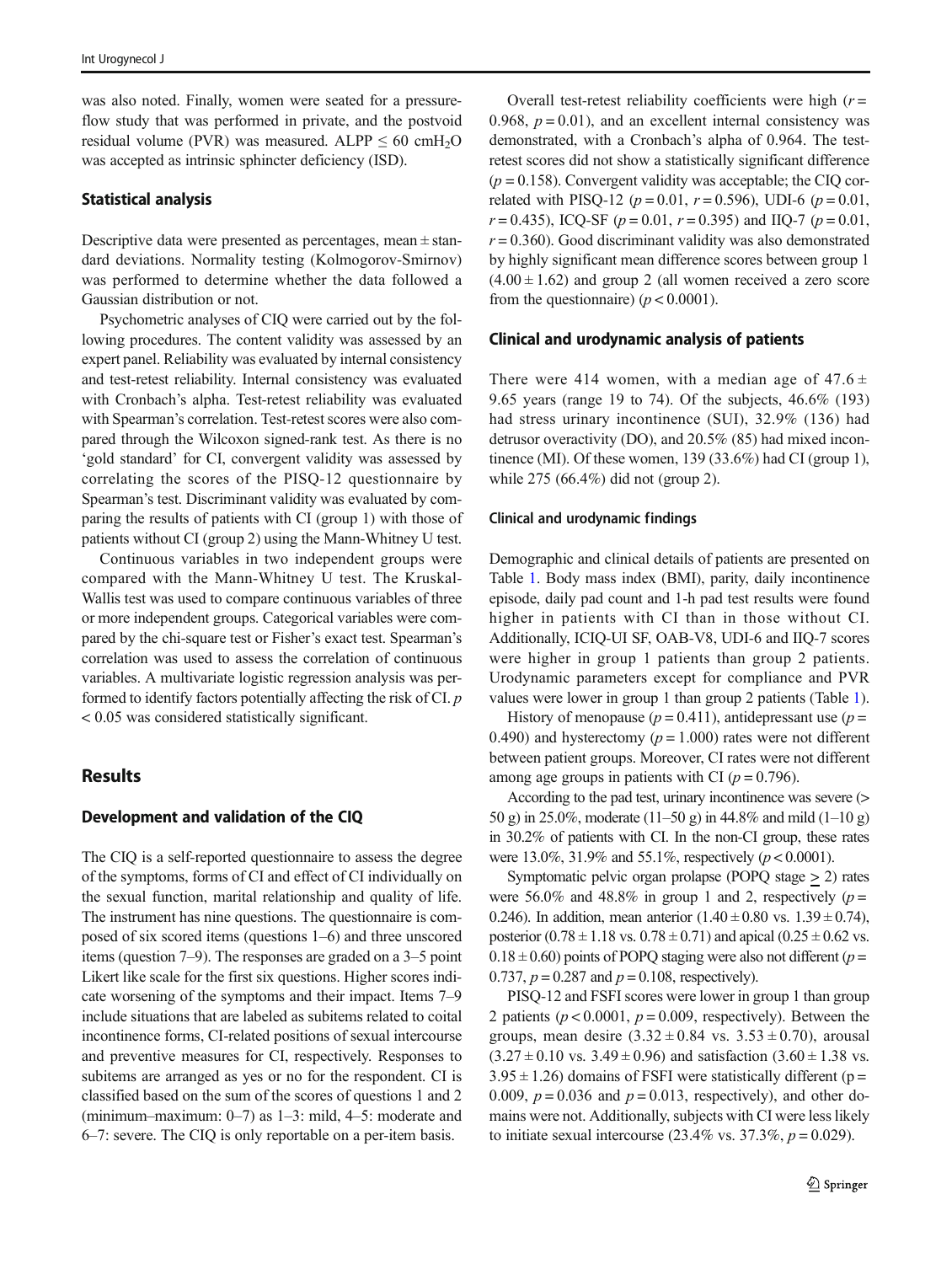| <b>Table 1</b> Demographic, clinical<br>and some urodynamic findings of | Variables                             | Group 1 $(n = 139)$ | Group 2 $(n = 275)$ | $p$ value* |
|-------------------------------------------------------------------------|---------------------------------------|---------------------|---------------------|------------|
| all patients with and without CI                                        | Age (years)                           | $48.03 \pm 8.59$    | $47.42 \pm 10.20$   | 0.685      |
|                                                                         | Body mass index $(kg/m2)$             | $31.47 \pm 6.05$    | $29.35 \pm 5.24$    | 0.008      |
|                                                                         | Smoker (pack/year)                    | $3.61 \pm 13.17$    | $5.73 \pm 18.93$    | 0.631      |
|                                                                         | Charlson Comorbidity Index            | $0.42 \pm 0.66$     | $0.40 \pm 0.65$     | 0.850      |
|                                                                         | Parity                                | $3.21 \pm 1.76$     | $2.87 \pm 1.83$     | 0.031      |
|                                                                         | <b>ICIQ-UI SF</b>                     | $16.13 \pm 4.36$    | $12.14 \pm 5.71$    | < 0.0001   |
|                                                                         | OAB-V8                                | $23.32 \pm 6.56$    | $20.24 \pm 7.33$    | 0.0003     |
|                                                                         | $UDI-6$                               | $10.74 \pm 3.51$    | $7.68 \pm 3.28$     | < 0.0001   |
|                                                                         | $IIQ-7$                               | $11.35 \pm 5.70$    | $7.48 \pm 5.43$     | < 0.0001   |
|                                                                         | <b>PISQ-12</b>                        | $16.51 \pm 7.13$    | $26.82 \pm 7.24$    | < 0.0001   |
|                                                                         | <b>FSFI</b>                           | $22.75 \pm 5.11$    | $24.73 \pm 5.18$    | 0.009      |
|                                                                         | Coital activity (months)              | $5.39 \pm 4.12$     | $5.88 \pm 3.83$     | 0.070      |
|                                                                         | Incontinence episode (days)           | $6.03 \pm 6.17$     | $3.27 \pm 4.32$     | < 0.0001   |
|                                                                         | Pad count (days)                      | $3.76 \pm 2.78$     | $2.23 \pm 2.75$     | < 0.0001   |
|                                                                         | Frequency (days)                      | $11.05 \pm 4.39$    | $11.56 \pm 8.00$    | 0.699      |
|                                                                         | Nocturia episodes (days)              | $1.41 \pm 2.01$     | $1.55 \pm 1.09$     | 0.577      |
|                                                                         | Q tip test (degree)                   | $54.09 \pm 16.48$   | $56.59 \pm 15.90$   | 0.162      |
|                                                                         | Pad weight $(g)$                      | $46.73 \pm 71.96$   | $28.34 \pm 64.31$   | < 0.0001   |
|                                                                         | Pelvic muscle strength (Oxford)       | $2.85 \pm 1.31$     | $2.86 \pm 1.22$     | 0.820      |
|                                                                         | Maximum cystometric capacity (ml)     | $436.2 \pm 112.4$   | $480.6 \pm 147.7$   | 0.034      |
|                                                                         | Compliance (ml/cmH <sub>2</sub> O)    | $105.0 \pm 138.0$   | $117.5 \pm 209.1$   | 0.529      |
|                                                                         | $PdetQmax$ (cmH <sub>2</sub> O)       | $26.17 \pm 23.61$   | $36.63 \pm 29.89$   | 0.0006     |
|                                                                         | ALPP $(cmH2O)**$                      | $122.60 \pm 40.62$  | $138.30 \pm 43.34$  | 0.018      |
|                                                                         | Bladder volume at ALPP (ml)**         | $233.4 \pm 104.0$   | $328.3 \pm 165.9$   | 0.0002     |
|                                                                         | Urodynamic DO incontinence episode*** | $5.11 \pm 5.77$     | $2.31 \pm 3.49$     | 0.0007     |
|                                                                         | Urodynamic DO episode***              | $9.78 \pm 7.07$     | $6.40 \pm 5.41$     | 0.02       |
|                                                                         | Postvoid residual volume (ml)         | $16.44 \pm 37.36$   | $22.12 \pm 46.44$   | 0.080      |

Mann-Whitney U test\*, patients with SUI and MI\*\*, patients with DO\*\*\*

ISD was determined as 6.3% in the group with CI and 0.9% in the group without CI ( $p = 0.057$ ). Urodynamic voiding phase abnormality rates were not statistically different in patient groups ( $p = 0.060$ ).

Results of multivariate analysis of these factors associated with CI are shown on Table 2. Multivariate analysis revealed daily incontinence episode, BMI, maximum cystometric capacity and PdetQmax as statistically significant factors associated with CI (Table 2).

In the CI group, SUI was 58.3%, DO 17.3% and MI 24.5%, while these rates in the non-CI group were 40.7%, 18.5% and 40.7%, respectively ( $p < 0.0001$ ). On the other hand, CI rates in patients with SUI, DO and MI were 42.0%, 17.7% and 40.0%, respectively.

## Results of the CIQ

Table 1 Demographic, clinical

Forms of CI in the urinary incontinence types are presented on Table 3. When CI occurred during more than one phase of sexual activity, it was defined as the combined form. None of the patients reported urinary incontinence during arousal/ foreplay and masturbation alone. CI occurs in one form in 47.5% of the patients. It was seen mostly at penetration (45.3%). The combined form of CI was the most common type (54.4%). In patients with DO the penetrating form and in patients with SUI and with MI the combined CI form was seen most frequently. Rate of patients with CI only during orgasm was 2.2% in all incontinence types. CI during orgasm was seen more often in patients with DO. The rate of CI forms among the incontinence groups was not statistically different  $(p = 0.265)$  (Table 3).

The classification of patients with CI was as follows: mild 41.0% ( $n = 57$ ), moderate 39.6% ( $n = 55$ ) and severe 19.4%  $(n = 27)$ . Increasing scores of the ICIQ-UI SF  $(p = 0.005)$ , OAB-V8 ( $p = 0.001$ ), UDI-6 ( $p = 0.035$ ) and IIQ-7 ( $p =$ 0.010) and decreasing score of the PISQ-12  $(< 0.0001)$  were significantly associated with increased CI severity. However, CI severity was not significantly different between the types of urinary incontinence ( $p = 0.144$ ). In addition, severity of CI was found to be statistically different among CI forms  $(p =$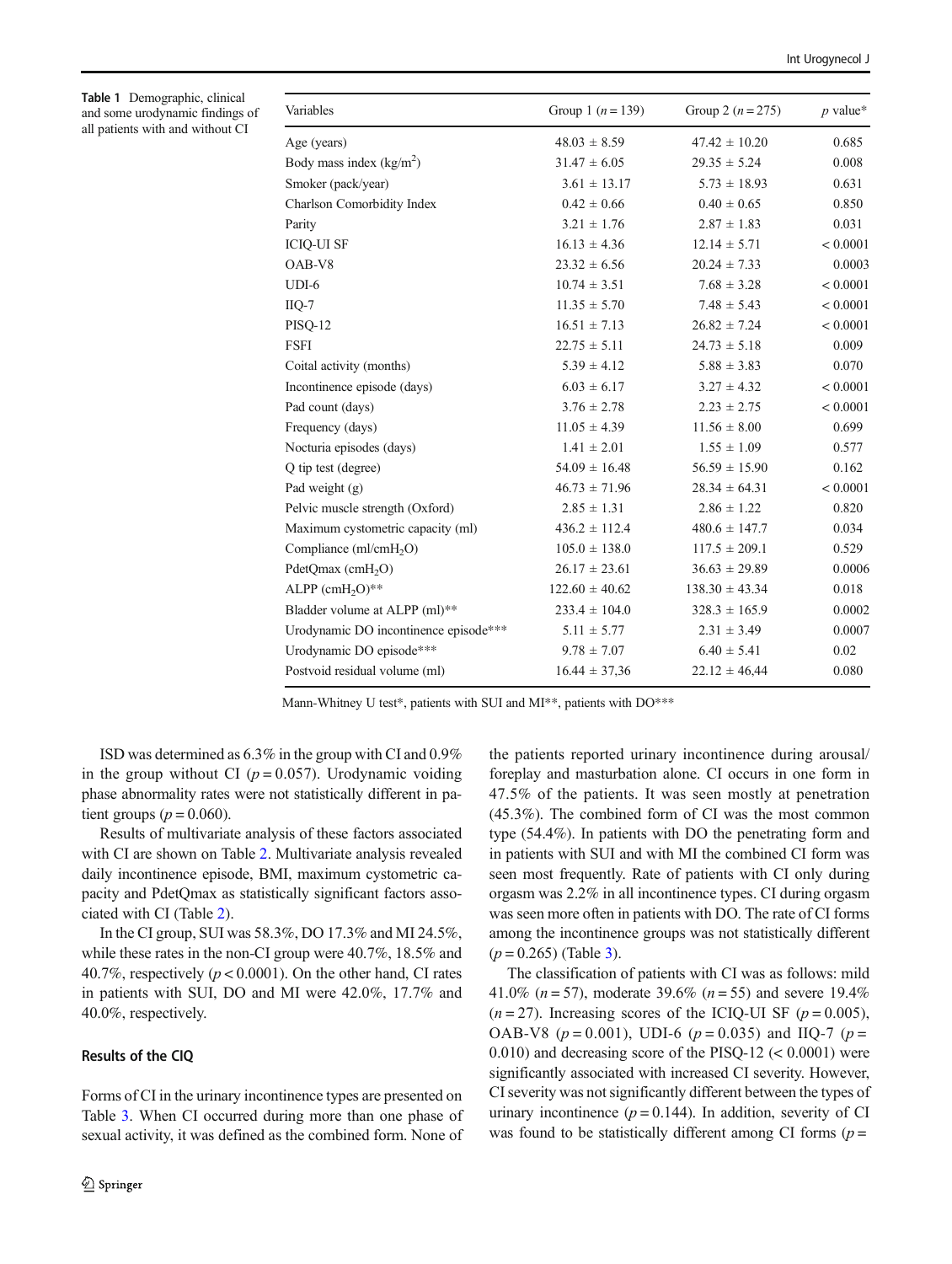Table 2 Logistic regression analysis\* of variables in women with and without CI

| Variables                         | Odds ratio | 95% CI             | p value* |
|-----------------------------------|------------|--------------------|----------|
| Incontinence episode (day)        | 1.120      | 1.057 to 1.187     | 0.0001   |
| Maximum cystometric capacity (ml) | 0.998      | $0.996$ to $0.999$ | 0.036    |
| $PdetQmax$ (cmH <sub>2</sub> O)   | 0.979      | 0.968 to 0.990     | 0.0001   |
| BMI (kg/m <sup>2</sup> )          | 1.067      | 1.019 to 1.118     | 0.006    |

0.007). As the severity of coital incontinence increased, incidences of the combined CI form also increased.

CI interfered with various levels in the sexual life in 93.5% of patients. Relationships with their partner were negatively affected in 68.3% of patients. Most patients (87.1%) with CI reported that it had a negative impact on their QoL. Most patients (88.5%) reported that they experienced various negative emotional feelings because of their urine leakage during sexual intercourse. Severity of CI was positively correlated with interference with sexual life  $(r = 0.933, p < 0.0001)$ , distress in the partner relationship ( $r = 0.773$ ,  $p < 0.0001$ ), feeling of unhappiness ( $r = 0.299$ ,  $p = 0.001$ ) and feeling of negative emotions ( $r = 0.436$ ,  $p < 0.0001$ ).

Most patients (92.9%) declared that they had taken one or more measures such as restricting sexual activity, squeezing the pelvic floor muscles during intercourse and urinating before intercourse to avoid urine leakage during sexual intercourse. However, they reported that these measures were not always successful for prevention of CI.

## **Discussion**

Although CI is defined as an involuntary urinary incontinence with coitus [1], urinary incontinence can also occur with noncoital sexual acts such as arousal/foreplay and masturbation [9]. Additionally, urinary incontinence during sexual activity was also defined in men after prostatectomy [24]. The term CI is inappropriate for urinary incontinence occurring during non-coital sexual acts. In this instance, we consider that it is appropriate to use the term "sexual incontinence" instead of CI [24]. We prefer the term CI when urinary incontinence occurs only during sexual intercourse.

No questionnaire specific for CI is currently available. To our knowledge, this is the first study evaluating the CI by using a specific questionnaire in women with urinary incontinence. The CIQ has been developed to determine the symptoms and impact of CI that could be used in clinical practice and research. The CIQ includes all known conditions of CI as well as non-coital sexual acts. Our validation of the CIQ demonstrates correlation with the PISQ-12, ICQ-SF, IIQ-7 and UDI-6. Since the FSFI evaluates general sexual function and contains no item related to incontinence, convergent validity was assessed with the PISQ-12. The PISQ-12 has two items related to CI. However, unlike the PISQ-12, which investigates pelvic organ prolapse, incontinence, patient and partner sexual dysfunction, the CIQ is designed only for women with CI. Overall, the CIQ showed good psychometric properties supporting its validity and reliability. The CIQ is a specific and comprehensive questionnaire that may meet the needs in this area.

The rate of CI was the highest in patients with SUI and MI in this study. In the literature, CI was reported to be significantly higher in women with SUI or MI [3, 4, 8, 12]. One study found that the CI frequency was higher in women with DO [14]. Additionally, it was found that the degree of the incontinence was more severe in patients with CI.

As the CI severity increased, the severity of urinary symptom scores increased and the quality of life scores decreased; other clinical and urodynamic parameters did not change. Additionally, the severity of CI was higher in the combined CI form. However, the severity of CI was not different concerning the types of urinary incontinence. Lau et al. also reported that the frequency of CI was not different regarding the types of incontinence  $[14]$ . There is insufficient information in the literature about CI severity and the related situations. Sexual function, relationships with partners and QoL are

|           | <b>Table 3</b> Distribution of CI forms |
|-----------|-----------------------------------------|
|           | in the different urodynamics            |
| diagnoses |                                         |

| Forms of Coital Incontinence    | SUI $n$ (%) | DO $n$ (%) | Mixed $n$ (%) | Total $n(\%)$ |
|---------------------------------|-------------|------------|---------------|---------------|
| Penetration                     | 39(61.9)    | 13(20.6)   | 11(17.5)      | 63 (100)      |
| Orgasm                          | 1(33.3)     | 2(66.7)    | 0(0)          | 3(100)        |
| Penetration&orgasm              | 28 (54.9)   | 6(11.8)    | 17(33.3)      | 51 (100)      |
| Penetration&orgasm&masturbation | 8(53.4)     | 2(13.3)    | 5(33.3)       | 15 (100)      |
| Orgasm&masturbation             | 5(71.4)     | 1(14.3)    | 1(14.3)       | 7(100)        |
| Total                           | 81 (58.3)   | 24(17.3)   | 34(24.4)      | 139 (100)     |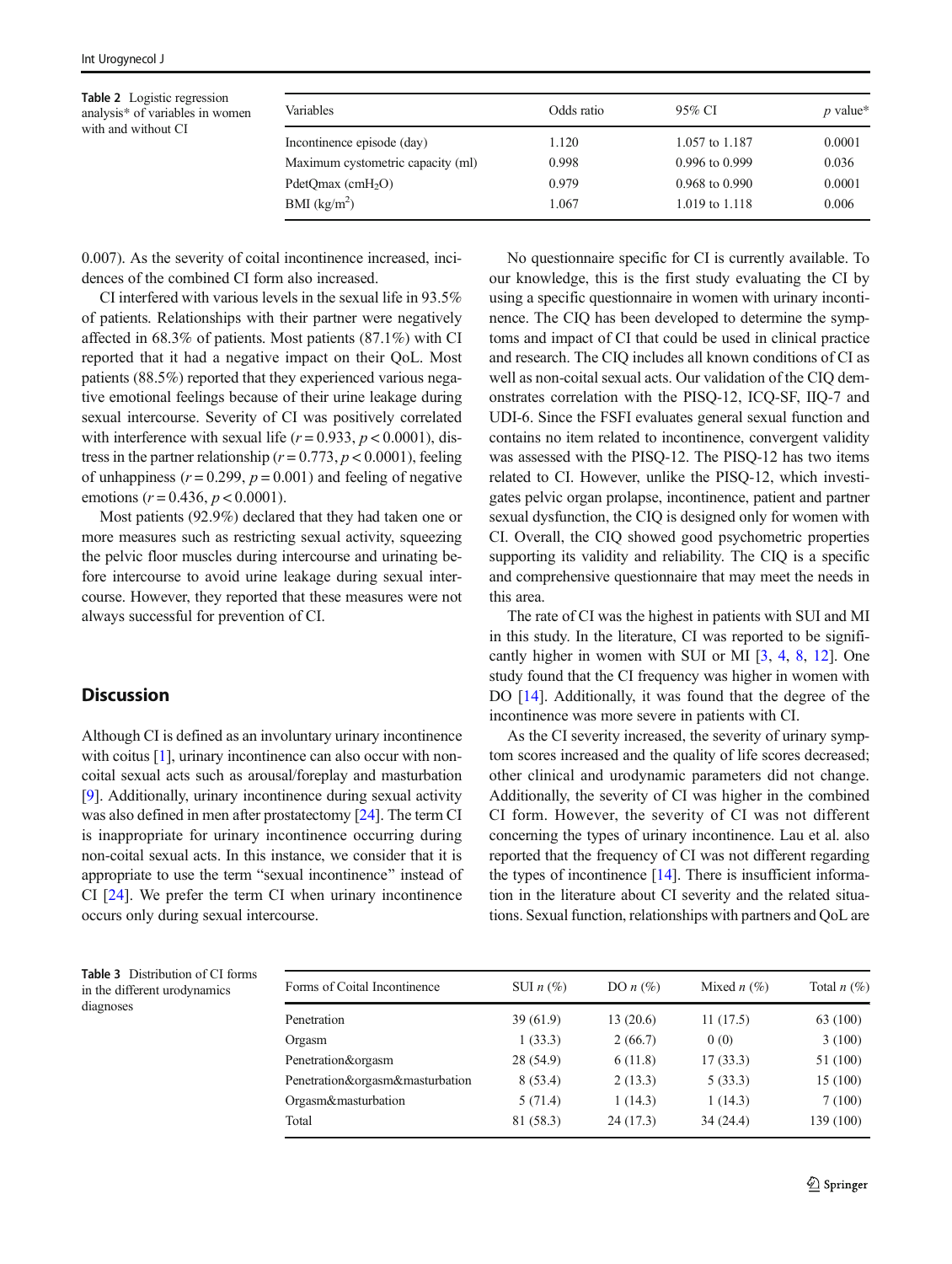negatively affected in patients with CI, especially in severe CI cases. There is more information exploring the relationship between CI and sexual life and quality of life in the literature [5–8, 14, 16, 17, 25].

In our study, the severity of urinary incontinence and ISD rate in patients with CI were found to be higher than in those without CI. It was reported that the incidence of coital incontinence was more common in patients with severe urinary incontinence [3, 7, 25, 26]. The prevalence of ISD was reported to be higher in patients with CI [10]. Differences in urodynamic DO incontinence episodes, ALPP, bladder volume at ALPP and perhaps lower maximum cystometric capacity between groups correspond to more severe SUI, MI and OAB in patients with CI. In this case, we consider that a low PdetQmax may also be related to low output resistance, which may correspond to more severe urinary incontinence rather than detrusor underactivity. Furthermore, El-Azab et al. reported that CI showed significant positive correlation with severity of SUI and significant negative correlation with ALPP [3].

It was found that the urodynamic diagnosis did not correlate with different forms of coital incontinence [8]. We also observed that the rate of CI forms among the incontinence groups was similar. The penetrative form of CI was generally reported as having higher rates in previous studies [3, 8, 9, 11–13]. In this study, severity of CI was higher in the combined form than in the others. The penetrating form in patients with DO and the combined form in patients with SUI and MI were observed most frequently. However, information concerning the combined forms of CI is scarce in the literature. Nygaard et al. showed that the combined form of CI was the second most common type [26]. Gray et al. reported that there was a significant overlap between coital incontinence forms [17]. Additionally, it may be possible that women could sometimes erroneously correlate their CI to specific moments of intercourse.

It has been suggested that the penis can trigger coital incontinence by stimulating the bladder neck and trigone [9]. A magnetic resonance imaging study of human genitals during sexual intercourse shows that the anatomical relationship of the penis and female bladder and bladder neck varies in different sexual intercourse positions [27]. Therefore, coital positions may be important for CI, too, and that is why we asked about the coital position. However, according to our findings, episodes of CI do not seem to be related to the sexual intercourse position.

In our study, a daily incontinence episode, BMI, PdetQmax and maximum cystometric capacity were important factors in the multivariate analysis. In previous studies, depression, symptomatic pelvic organ prolapse, MI, SUI, frequent urinary incontinence, frequent sexual activity [26], parity, complaints of SUI and overactive bladder, urodynamic SUI and MI [4], and maximal urethral closure pressure [14] were determined to be possible predictors of CI in multivariate analysis. However, in another study multivariate analysis did not reveal any statistically significant factor associated with CI [3].

In this study, participants were evaluated with a valid questionnaire for CI and quality of life, voiding diary and urodynamic measurements in an adequate sample size. The main weakness of this study is it did not include women without urinary incontinence. Nevertheless, other limitations of this study should be noted as follows: a depression scale (e.g., Beck), some partner-related factors (e.g., the size or shape of the penis), a neurophysiological tool for genitopelvic reflexes and CI treatment outcomes were not investigated. Additionally, CIQ has not been validated in other languages; therefore, our results related to CIQ may not be applicable to other cultures.

The CIQ is a reliable, valid and useful tool to assess all aspects of CI in women. CI seems to be a condition related to the severity of urinary incontinence, and it negatively affects a person's quality of life. However, it is not possible to determine the exact pathophysiology of CI with our results. Further research involving genito-pelvic reflexes and women without urinary incontinence is needed to clarify the subject.

Acknowledgements We thank Dr. Sena Tokay for language editing of the manuscript and Ms. Nuriye Durmaz for data collection.

## Compliance with ethical standards

Conflicts of interest statement The authors declare that there are no financial disclosures or conflicts of interest regarding this manuscript.

## Appendix I: Coital incontinence questionnaire

The questions below are specifically about with your urine leakage during sexual activity. When answering the following questions, please consider the symptoms you have experienced within the last 3 months only. Your answers will be completely confidential. There is no "right" or "wrong" answer. Please choose the answer that best corresponds to your situation. Be sure to answer all the questions.

In answering these questions, the following definitions apply:

Sexual intercourse is defined as the action or process of inserting the penis into the vagina.

Thank you very much for answering this questionnaire.

1. How much urine do you usually leak during sexual intercourse? (Please circle the number of your answer.)

None, 0

A small amount, 1

A moderate amount, 2

A large amount, 3

2. How often do you experience urinary leakage during sexual intercourse? (Please circle the number of your answer.)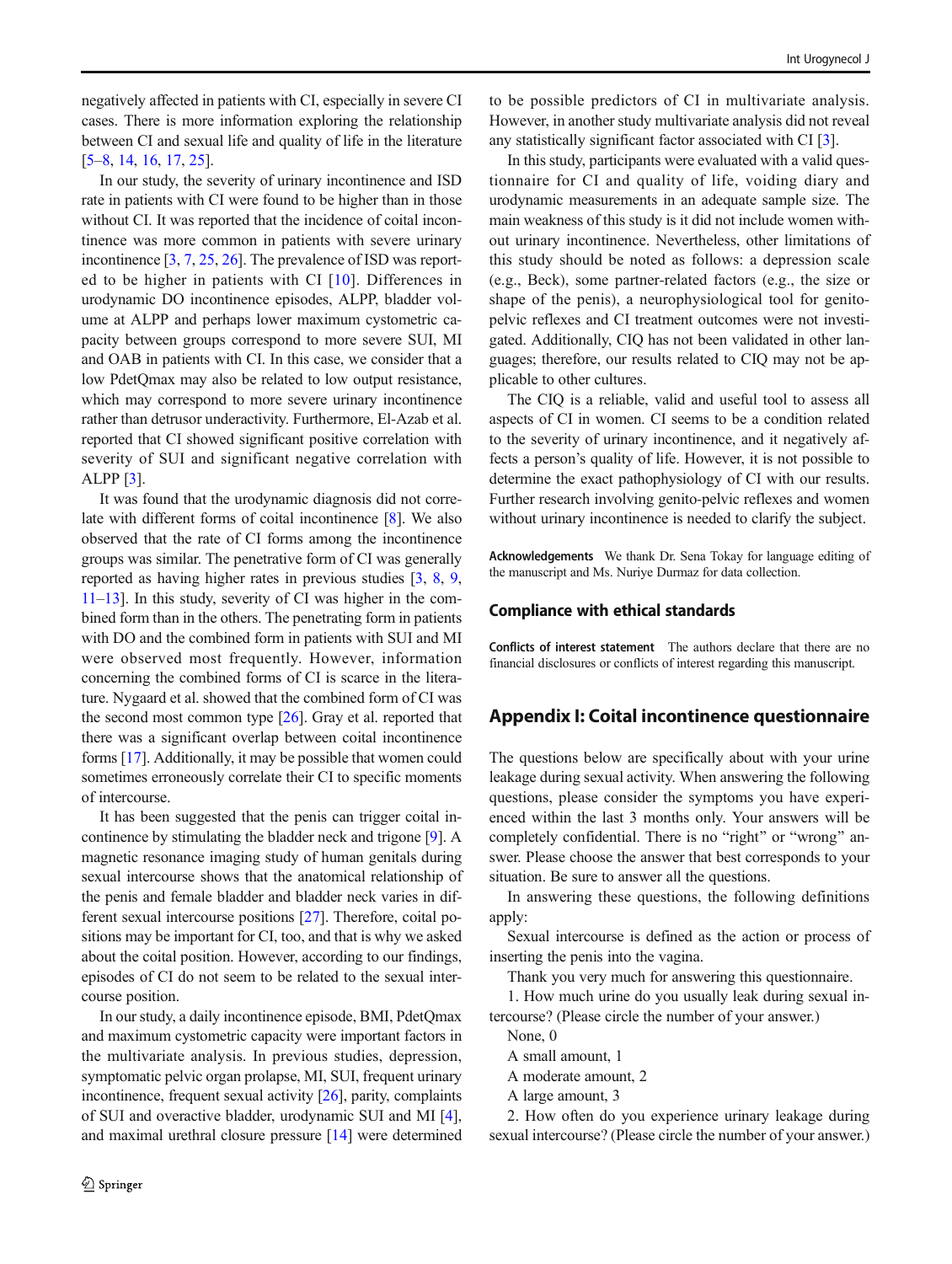Never, 0 Less than half of the time, 1 About half of the time, 2 More than half of the time, 3

All the time, 4

3. How much does your urine leakage during sexual intercourse interfere with your sexual life? (Please circle the number of your answer.)

Not at all, 0 Slightly, 1

Moderately, 2

Extremely, 3

4. How much does your urine leakage during sexual intercourse distress your relationship with your partner? (Please circle the number of your answer.)

Not at all, 0 Slightly distressed, 1

Moderately distressed, 2

Very distressed, 3

5. If you were to spend the rest of your life with your symptoms, how would you feel about that? (Please circle the number of your answer.)

Pleased, 0

Mixed feelings, 1

Unhappy, 2

6. How much do you experience the feelings such as fear, disgust, hesitation, shame or guilt because of your urine leakage during sexual intercourse? (Please circle the number of your answer.)

Not at all, 0

Slightly, 1

Moderately, 2

Extremely, 3

7. Which of the following statements describes your condition best? Please choose all the answers that apply to you.

a. I never have any urine leakage during sexual intercourse. No, 0. Yes, 1

b. I have urine leakage during intromission of my partner's penis into my vagina. No, 0. Yes, 1.

c. I have urine leakage when I have orgasm during sexual intercourse. No, 0. Yes, 1.

d. I have urine leakage when I masturbate. No, 0. Yes, 1

e. I have urine leakage during arousal/foreplay. No, 0. Yes, 1

8. Is your urinary incontinence during sexual intercourse related to the position of sexual intercourse?

a. I never have any urine leakage during sexual intercourse. No, 0. Yes, 1

b. I have urine leakage in all positions. No, 0. Yes, 1.

c. I have urine leakage when my partner lies on top. No, 0. Yes, 1.

d. I have urine leakage when I lie on top. No, 0. Yes, 1.

e. I have urine leakage when my partner lies behind my back. No, 0. Yes, 1.

f. I have urine leakage in other positions. No, 0. Yes, 1.

9. Are you taking any measures to avoid urine leakage during sexual intercourse?

a. I never have any urine leakage during sexual intercourse. No, 0. Yes, 1.

b. I have urine leakage during sexual intercourse, but I do not take any precautions. No, 0. Yes, 1.

c. I urinate before sexual intercourse. No, 0. Yes, 1.

d. I squeeze my bottom during sexual intercourse. No, 0. Yes, 1.

e. I avoid sexual intercourse. No, 0. Yes, 1.

Note: No linguistic validation was performed to obtain the English version of the CIQ presented in this publication. As such, the version cannot be considered as a validated tool and therefore cannot be used for English-speaking people.

Publisher's note Springer Nature remains neutral with regard to jurisdictional claims in published maps and institutional affiliations.

# References

- 1. Haylen BT, de Ridder D, Freeman RM, Swift SE, Berghmans B, Lee J, et al. An International Urogynecological Association (IUGA)/International Continence Society (ICS) joint report on the terminology for female pelvic floor dysfunction. Int Urogynecol J. 2010;21(1):5–26.
- 2. Moller LA, Lose G, Jorgensen T. The prevalence and bothersomeness of lower urinary tract symptoms in women 40– 60 years of age. Acta Obstet Gynecol Scand. 2000;79(4):298–305.
- 3. El-Azab AS, Yousef HA, Seifeldein GS. Coital incontinence: relation to detrusor overactivity and stress incontinence. Neurourol Urodyn. 2011;30(4):520–4.
- 4. Madhu C, Hashim H, Enki D, Yaasin M, Drake M. Coital incontinence: what can we learn from urodynamic assessment? Urology. 2015;85(5):1034–8.
- 5. Espuña Pons M, PuigClota M. Coital urinary incontinence: impact on quality of life as measured by the King's health questionnaire. Int Urogynecol J. 2008;19(5):621–5.
- 6. Kizilkaya Beji N, Yalcin O, Ayyildiz EH, Kayir A. Effect of urinary leakage on sexual function during sexual intercourse. Urol Int. 2005;74(3):250–5.
- 7. Oh SJ, Choo MS, Kim HS, Kim JC, Lee JG, Yun JM, et al. Generic and disease-specific health-related quality of life in women with coital incontinence: a prospective, multicenter study. Gynecol Obstet Investig. 2008;65(1):62–7.
- 8. Jha S, Strelley K, Radley S. Incontinence during intercourse: myths unravelled. Int Urogynecol J. 2012;23(5):633–7.
- 9. Vierhout ME, Gianotten WL. Mechanisms of urine loss during sexual activity. Eur J Obstet Gynecol Reprod Biol. 1993;52(1): 45–7.
- 10. Emery J, Book NM, Novi JM. The association between post-void leakage and coital incontinence and intrinsic sphincter deficiency among women with urinary incontinence. Female Pelvic Med Reconstr Surg. 2010;16(6):349–52.
- 11. Serati M, Salvatore S, Uccella S, Cromi A, Khullar V, Cardozo L, et al. Urinary incontinence at orgasm: relation to detrusor overactivity and treatment efficacy. Eur Urol. 2008;54(4):911–5.